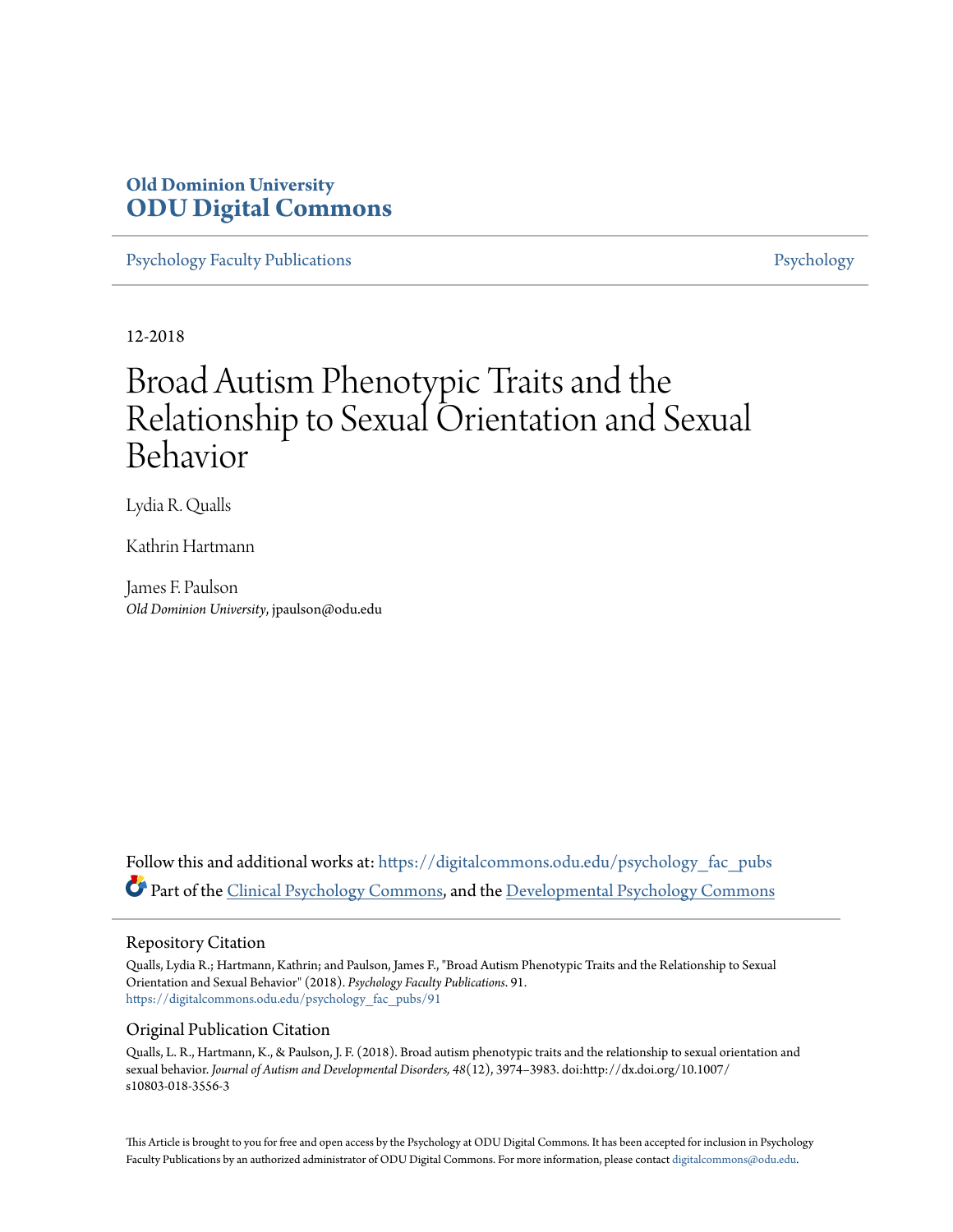**ORIGINAL PAPER**



# **Broad Autism Phenotypic Traits and the Relationship to Sexual Orientation and Sexual Behavior**

Lydia R. Qualls<sup>1</sup> · Kathrin Hartmann<sup>1,2</sup> · James F. Paulson<sup>1,3</sup>

Published online: 3 April 2018 © Springer Science+Business Media, LLC, part of Springer Nature 2018

# **Abstract**

Individuals with higher levels of the broad autism phenotype (BAP) have some symptoms of autism spectrum disorder (ASD). Like individuals with ASD, people with higher-BAP may have fewer sexual experiences and may experience more same-sex attraction. This study measured BAP traits, sexual experiences, and sexual orientation in typically developing (TD) individuals to see if patterns of sexual behavior and sexual orientation in higher-BAP resemble those in ASD. Although BAP characteristics did not predict sexual experiences, one BAP measure significantly predicted sexual orientation,  $β = 0.22, t = 2.72$ ,  $p = .007$ , controlling for demographic variables ( $R^2$  change = .04,  $F = 7.41$ ,  $p = .007$ ), showing individuals with higher-BAP also reported increased same-sex attraction. This finding supports the hypothesis that individuals with higher-BAP resemble ASD individuals in being more likely than TD individuals to experience same-sex attraction.

**Keywords** Broad autism phenotype · Sexual behavior · Sexual orientation · Same-sex attraction

# **Introduction**

Autism spectrum disorders (ASDs) are a category of developmental disorder that are characterized by deficits in the areas of social interaction/communication and restricted, repetitive behaviors or interests (American Psychiatric Association [2013\)](#page-8-0). Many people who have characteristics of ASD that are below diagnostic thresholds can be described as having greater levels of the broad autism phenotype (BAP), and experience similar difficulties to people with ASD (Best et al. [2008;](#page-9-0) Jobe and White [2007](#page-9-1); Kunihira et al. [2006](#page-9-2); Palmer et al. [2014\)](#page-9-3). People with greater levels of the BAP have been found to have fewer sexual experiences and may experience more same-sex attraction, as is often found in people with ASD (Bejerot and Eriksson [2014](#page-8-1);

 $\boxtimes$  Lydia R. Qualls lqualls@odu.edu Byers et al. [2013](#page-9-4); Gilmour et al. [2012](#page-9-5); Mehzabin and Stokes [2011](#page-9-6); Rainie and Madden [2005](#page-10-0)).

This study used continuous measures of BAP characteristics, sexual experiences, and sexual orientation in a typically developing (TD) population to examine patterns of sexual behavior and sexual orientation, with the expectation that those high in the BAP will show similar characteristics to those reported for people with ASD (Bejerot and Eriksson [2014;](#page-8-1) Byers et al. [2013;](#page-9-4) Gilmour et al. [2012\)](#page-9-5). Learning more about sexuality in people with greater levels of the BAP may help inform interventions designed to help them and help individuals with ASD understand their sexual orientation and express their sexuality (Visser et al. [2015](#page-10-1)).

# **The Broad Autism Phenotype**

Higher levels of the BAP were first studied in family members of ASD individuals and were found to be highly heritable (Bailey et al. [1998;](#page-8-2) Hoekstra et al. [2007](#page-9-7); Piven et al. [1997a](#page-9-8)). Social and communication difficulties (e.g., having no friends, being awkward or aloof, having inadequate verbal expression, or otherwise odd verbal interactions) have been found in both parents and siblings of those with ASD (Bailey et al. [1998](#page-8-2)). Family members of those with ASD have also been found to have decreased expressive and receptive language (Piven and Palmer [1997](#page-9-9)), as well as

Virginia Consortium Program for Clinical Psychology, 555 Park Avenue, Norfolk, VA 23504, USA

<sup>&</sup>lt;sup>2</sup> Department of Psychiatry and Behavioral Sciences, Eastern Virginia Medical School, 825 Fairfax Ave. Suite 710, Norfolk, VA 23507, USA

Department of Psychology, Old Dominion University, 5115 Hampton Boulevard, Norfolk, VA 23529, USA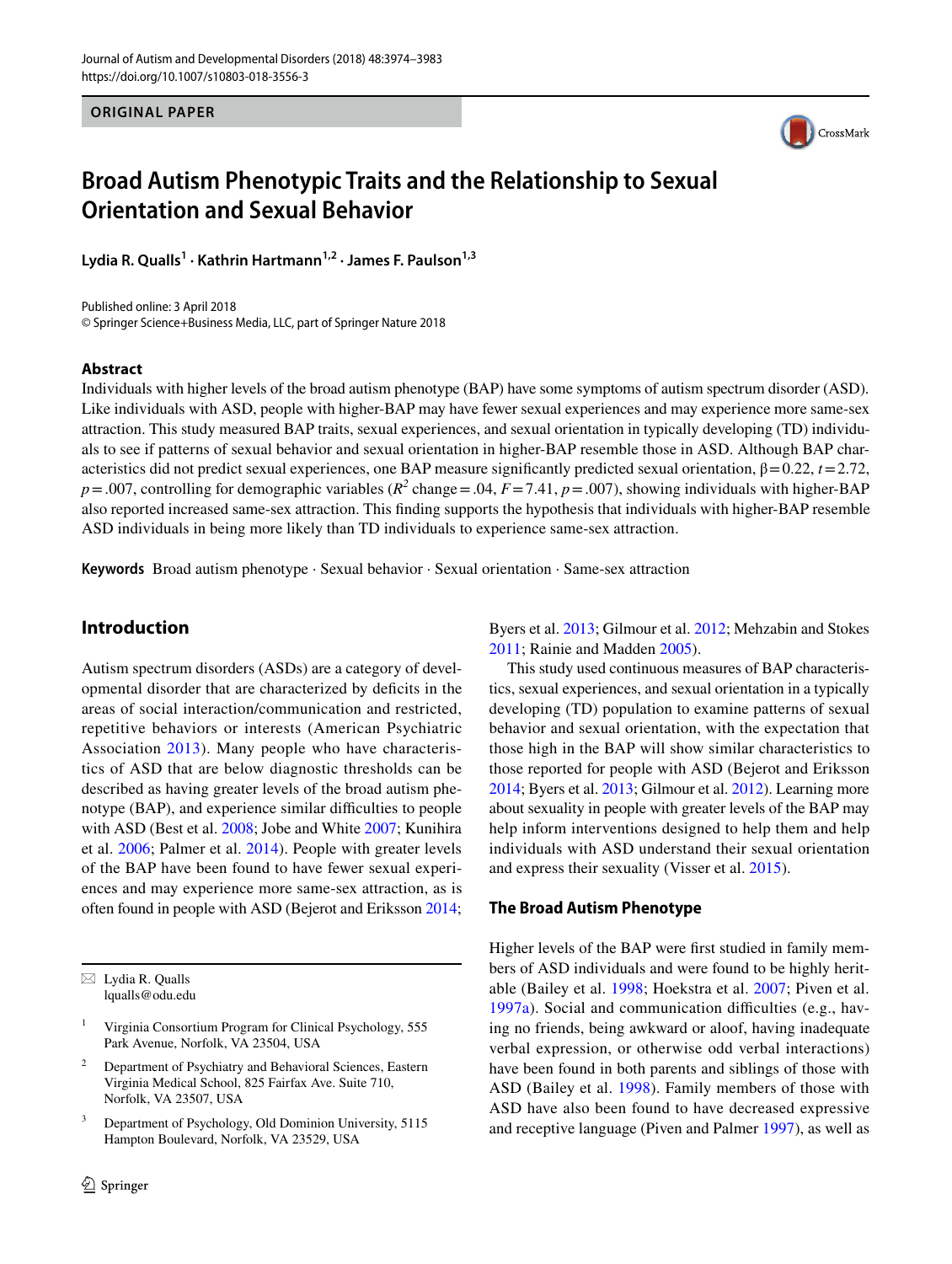increased difficulty using words to describe their feelings (Szatmari et al. [2008](#page-10-2)). Piven et al. ([1997a](#page-9-8)) found that, when compared to parents of multiple children with Down's syndrome, parents of multiple children with autism were more likely to have aloof personalities and pragmatic conversation difficulties (corresponding to the diagnostic criteria related to deficits in social and communication), as well as rigidity in behavior (corresponding to the restricted, repetitive interests and behaviors diagnostic criteria; Piven et al. [1997b](#page-9-10)). Bailey et al. ([1998](#page-8-2)) proposed that these sub-threshold characteristics in family members of those with ASD were phenotypically similar to the characteristics of ASD and labeled these traits as the BAP (Bailey et al. [1998\)](#page-8-2).

The traits associated with the BAP have been described as following a roughly normal distribution within the TD population (Best et al. [2008;](#page-9-0) Hoekstra et al. [2007](#page-9-7); Hurst et al. [2007](#page-9-11); Pisula et al. [2015\)](#page-9-12). Young adults with higher levels of the BAP are similar to those with ASD in that they have been shown to struggle more with loneliness, creating and maintaining friendships (Jobe and White [2007\)](#page-9-1), depression, anxiety, and being victims of bullying (Kunihira et al. [2006\)](#page-9-2). Higher levels of the BAP also correlate with relationship difficulties. Young adults with greater levels of the BAP have been found to display lower levels of empathy and higher levels of attachment anxiety and avoidance (Lamport and Turner [2014\)](#page-9-13). Husbands with greater levels of the BAP experienced increased dissatisfaction with responsiveness, intimacy, and trust in their relationships (Pollmann et al. [2010](#page-9-14)). Individuals with greater levels of the BAP have also been found to have less anticipation of social reward, a trait that plays an important role in social interaction and communication, and which is relatively deficient in individuals diagnosed with ASD (Cox et al. [2015](#page-9-15)).

# **Sexual Behavior in ASD**

Differences in sexual behaviors exist between with individuals with ASD and TD individuals. A survey comparing individuals with ASD ( $n=675$ ; ages 15 and older) to individuals with TD of similar ages  $(n=8064)$  found that participants with ASD were less likely than participants with TD to be in a relationship (50% compared to 70%; DeWinter et al. [2017](#page-9-16)). This is similar to a survey of higher-functioning adults with ASD (ages 21–73, mean age 35.3) conducted by Byers et al. [\(2013](#page-9-4)), who found that only 59% of the sampled group had experienced at least one romantic relationship of 3 months or longer. Additionally, positive experiences in sexual relationships have been found to occur more often among individuals with less severe ASD symptomology (Baron-Cohen et al. [2001](#page-8-3)). This illustrates that people with ASD form fewer relationships and experience less satisfaction in their relationships than people with TD.

The social interaction and communication deficits inherent in ASD can lead to later difficulty in forming friendships and close romantic relationships (Byers et al. [2012](#page-9-17); Carrington et al. [2003;](#page-9-18) Howlin et al. [2000](#page-9-19); Mehzabin and Stokes [2011](#page-9-6)). Few studies have been conducted regarding partnered sexuality and ASD, and currently little more is known about partnered sexuality and relationships in individuals with ASD.

# **Sexual Orientation in ASD**

Individuals with ASD have shown different patterns of sexual orientation when compared to people with TD. Gilmour et al. ([2012](#page-9-5)) found that women with ASD had significantly lower levels of heterosexuality on the Sell Sexual Orientation Scale (Gonsiorek et al. [1995\)](#page-9-20) when compared to men with ASD and TD men and women. Levels of homosexuality were also higher in ASD women, though not significantly so. The authors also found a higher rate of asexuality among men and women with ASD. Byers et al. [\(2012\)](#page-9-17) similarly found higher rates of same-sex attraction when they surveyed ASD individuals who had previously been in a relationship for at least 3 months. Almost 42% of the surveyed adults with ASD endorsed a sexual identity other than heterosexual and 55% stated that they were at least somewhat attracted to both men and women (Byers et al. [2012\)](#page-9-17). Furthermore, a meta-analysis by Pecora et al. [\(2016\)](#page-9-21) reviewed studies examining sexual orientation in individuals with high-functioning autism and found between 15 and 35% of individuals identified themselves as having a non-heterosexual orientation. These results indicate a much higher percentage of samesex attraction in individuals with ASD than is found in TD individuals (2.3% of Americans; Ward et al. [2014](#page-10-3)). A recent study by George and Stokes [\(2018](#page-9-22)) provides an even higher estimate. They found that 69.7% of an international online sample of adults with ASD reported being non-heterosexual compared to 30.3% of the sample of TD adults. Additionally, Bejerot and Eriksson ([2014](#page-8-1)) found that women with ASD were more often described as "tomboyish" as children than were TD women. They were also more likely to endorse sexual attraction to other women, as well as a lesbian or bisexual identity (Bejerot and Eriksson [2014](#page-8-1)).

Explanations for these findings differ. Gilmour et al. [\(2012](#page-9-5)) posit a lack of suitable opposite-sex partners and less awareness of social norms may contribute to less heterosexuality and higher asexuality in those with ASD. Bejerot and Eriksson ([2014\)](#page-8-1) also suggest that the greater incidence of same-sex attraction among the women with ASD they surveyed may be due to the women with ASD placing less emphasis on social norms in their choice of sexual partners. However, Gilmour et al. ([2012\)](#page-9-5) noted that in their sample sexual interests and sexual behaviors were highly correlated in both participants with ASD and TD, a finding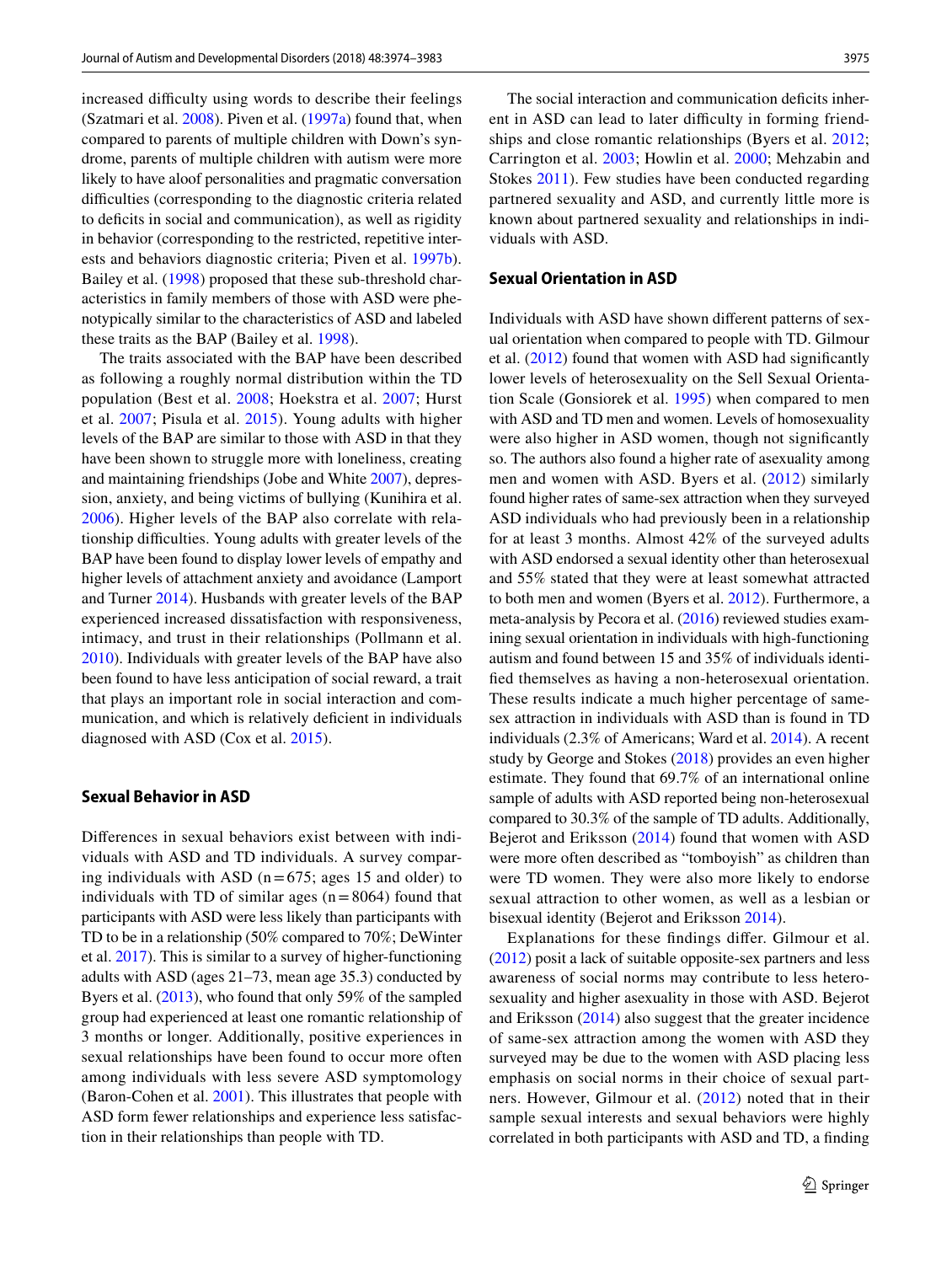that challenges the idea that people with ASD are choosing same-sex partners due to a lack of suitable opposite sex partners.

# **The Current Study**

If the BAP is seen as being a part of the overall autism spectrum (Constantino and Todd [2007](#page-9-23)), then it is possible that any of the causes of increased same-sex attraction in ASD could also affect those with greater levels of the BAP. It is necessary to know if the patterns of same-sex attraction that have been found in individuals with ASD also exist in people with greater levels of the BAP before research can be done to determine which variables or factors influence the hypothesized higher levels of same-sex attraction of the BAP in common with ASD. Previously, differences between individuals with higher versus lower BAP traits have been measured categorically. In contrast, this study used continuous measures of BAP traits, sexual experiences, and sexual orientation in a TD population to see if those who have higher levels of the BAP show similar patterns of sexual behavior and sexual orientation to what has been reported in the literature for people with ASD.

In this study, we first hypothesized that higher levels of BAP characteristics would be associated with fewer interactive sexual experiences. Secondly, we hypothesized that higher levels of BAP characteristics would be associated with greater same-sex attraction.

# **Method**

# **Procedure and Participants**

A total of 340 individuals entered the study, which was advertised to students at a large mid-Atlantic university, online through social media and psychology research websites, and in psychology classes at a small private liberal arts college in southwestern Virginia. Potential participants could access the survey once they acknowledged being between the ages of 18–30 and indicated their understanding of study details. All measures were administered through an online survey platform that collected data anonymously. Participants recruited at the college and university were compensated for their time with research credit or with extra credit in their psychology course. Cases were removed if they did not acknowledge the notification statement (11), indicated a formal diagnosis of ASD (6), did not complete at least one of the ASD trait measures and entered responses on the dependent measures with more than 33% data missing (137), or pass the validity check questions inserted into the AQ and the BISF scales that asked participants to select a certain response if they are paying attention (9). Of the 340 individuals who took the study, 177 (132 women, 33 men, 12 other gender) met study criteria and had their data included in the analyses (see Table [1](#page-3-0) for additional demographic information). This study was approved by the human subjects' committee and Institutional Review Boards at the participating college and university.

<span id="page-3-0"></span>**Table 1** Demographics of study sample

|                                  | N                        | Percentage |
|----------------------------------|--------------------------|------------|
| Gender                           |                          |            |
| Male                             | 33                       | 18.6       |
| Female                           | 132                      | 74.6       |
| Transgender                      | 1                        | 0.6        |
| Genderfluid/genderqueer          | $\overline{4}$           | 2.3        |
| Agender                          | 5                        | 2.8        |
| Other                            | $\overline{c}$           | 1.1        |
| Sexual orientation               |                          |            |
| Straight/heterosexual            | 118                      | 66.7       |
| Lesbian/gay/homosexual           | 9                        | 5.1        |
| Bi/Pansexual                     | 34                       | 19.2       |
| Other non-hetero orientation     | 5                        | 2.8        |
| Race                             |                          |            |
| White                            | 119                      | 67.2       |
| <b>Black or African American</b> | 15                       | 8.5        |
| Hispanic/Latino                  | 16                       | 9.0        |
| American Indian/Alaskan          | 1                        | 0.6        |
| Asian                            | 11                       | 6.2        |
| Multi-racial                     | 14                       | 7.9        |
| Other                            | 1                        | 0.6        |
| Religion                         |                          |            |
| Christian                        | 79                       | 44.6       |
| Muslim                           | 3                        | 1.7        |
| Jewish                           | $\overline{\mathcal{L}}$ | 2.3        |
| Hindu                            | $\overline{2}$           | 1.1        |
| <b>Buddhist</b>                  | 3                        | 1.7        |
| Other                            | 6                        | 3.4        |
| Spiritual but not religious      | 28                       | 15.8       |
| Neither spiritual nor religious  | 28                       | 15.8       |
| Nothing in particular            | 24                       | 13.6       |
| Academic classification          |                          |            |
| First-year                       | 46                       | 26.0       |
| Sophomore                        | 37                       | 20.9       |
| Junior                           | 33                       | 18.6       |
| Senior                           | 21                       | 11.9       |
| Graduate student                 | 8                        | 4.5        |
| Not in college*                  | 30                       | 16.9       |

\*Of the sample not in college, 7 had less than a high school education, 6 had completed high school, 6 had some college, 1 had a 2-year degree, 5 had a 4-year degree, 4 had a professional degree, and 1 had a doctorate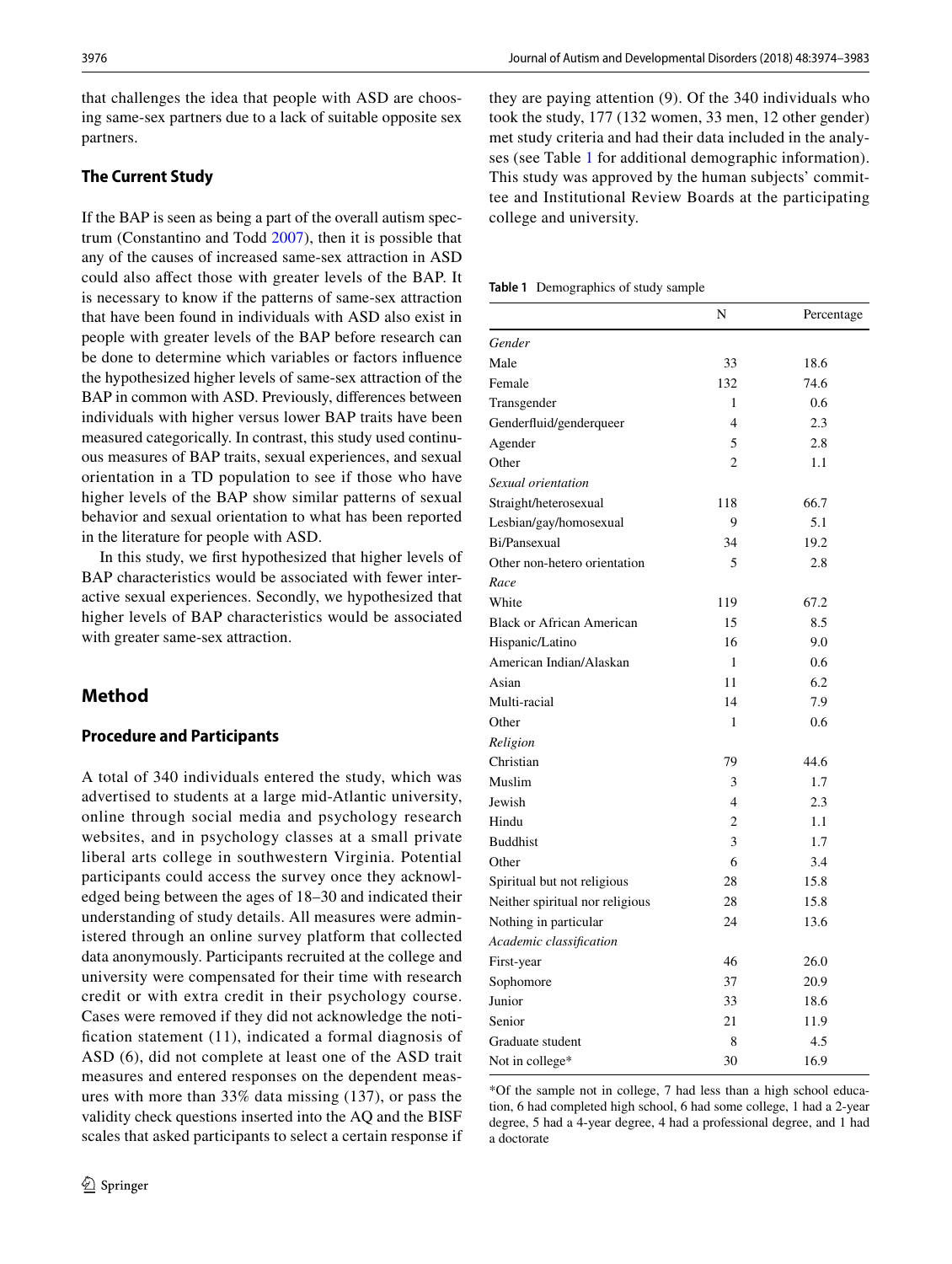#### **Measures**

# **Demographics**

The demographics questionnaire asked questions concerning participant's gender, race, sexual orientation, family income, participant's income, parent's education, respondent's education, relationship status and history, religion, field of study/occupation, year in college, other psychiatric diagnoses, formal ASD diagnosis, and family member ASD diagnosis.

#### **Autism Spectrum Quotient**

The Autism Spectrum Quotient (AQ; Baron-Cohen et al. [2001](#page-8-3)) is a 50-item self-report measure used to assess symptoms relating to ASD in adults of typical intelligence. It has also been used to assess these traits in TD populations (e.g., Hurst et al. [2007](#page-9-11); Jobe and White [2007;](#page-9-1) Kunihira et al. [2006](#page-9-2)). Example items on the AQ include: "I find it difficult to work out people's intentions" and "I am fascinated by numbers." Each item is rated on a 4-point Likert scale that includes *definitely agree, slightly agree, slightly disagree*, and *definitely disagree*. An overall Cronbach's alpha of .85 was found in this study and a test–retest reliability of .70 was reported by the authors for this scale (Baron-Cohen et al. [2001\)](#page-8-3). The scale also reliably distinguishes between individuals diagnosed with ASD and TD and between those with ASD and Obsessive–Compulsive Disorder or Social Anxiety Disorder (Hoekstra et al. [2008](#page-9-24)). A total score was calculated by summing ratings from all items. Higher total scores indicate more symptoms of ASD.

#### **Broad Autism Phenotype Questionnaire**

The Broad Autism Phenotype Questionnaire (BAPQ; Hurley et al. [2007\)](#page-9-25) is a 36-item self-report measure designed to assess characteristics of the BAP in adults of typical intelligence. While it was first developed to identify characteristics of the BAP in relatives of those with ASD (Hurley et al. [2007\)](#page-9-25), subsequent studies have used this instrument in a general college-age population (Lamport and Turner [2014](#page-9-13); Wainer et al. [2011\)](#page-10-4). Example items on the BAPQ include: "I am flexible about how things should be done," "Conversation bores me," and "I like being around other people." Each item is rated on a 6-point (1–6) scale from *very rarely* to *very often*. An overall Cronbach's alpha of .94 was found in this study, and the test has been found to have good criterion related validity in that it correlated with other measures of BAP as well as aspects of social and interpersonal functioning (Ingersoll et al. [2011\)](#page-9-26). Scores for this measure are averaged, with a higher score indicating greater likelihood of expressing the BAP (Hurley et al. [2007\)](#page-9-25).

# **Brief Index of Sexual Functioning for Women**

The Brief Index of Sexual Functioning for Women (BISF-W; Taylor et al. [1994\)](#page-10-5) is a 22-item self-report index that asks questions organized around three factors: sexual activity, sexual satisfaction, and sexual interest/desire. Test–retest correlations at 1 month ranged from .68 to .78 across the three factors (Taylor et al. [1994\)](#page-10-5). This measure correlates strongly with the Derogatis Sexual Functioning Inventory (DSFI; Derogatis and Melisaratos [1979](#page-9-27)), with correlation coefficients ranging from .59 to .69 (Taylor et al. [1994\)](#page-10-5). This measure was expanded to 64 questions in the survey for this study, as several questions in the original index ask about multiple behaviors per question. Sample questions include: "Indicate how frequently you have engaged in the following experiences during the past month," "Indicate how frequently you have felt a desire to engage in the following activities during the past month" and "Overall, how satisfied have you been with your sexual relationship with your partner?" Most of the questions on the BISF-W are worded in a way that allows this measure to be given to both male and female participants and it has been used in studies that have included men and women (Byers et al. [2013;](#page-9-4) Rupp and Wallen [2007\)](#page-10-6). Since the revised version of this measure for this study included men and women, this version of the measure is referred to as the Brief Index of Sexual Functioning (BISF) throughout the rest of this manuscript.

The partnered sexual behaviors in this survey asked about how often participants engaged in kissing, mutual masturbation, petting and foreplay, oral sex, vaginal sex, and anal sex. For this study's sample, answers about the above-partnered sexual behaviors were summed to provide a composite score, BISF Engaged, which was used in the analyses. We found an overall Cronbach's alpha of .88 for this sub-scale.

#### **Klein Sexual Orientation Grid**

The Klein Sexual Orientation Grid (KSOG; Klein et al. [1985\)](#page-9-28) is a 21-item self-report instrument that provides an estimate of a person's past, present, and ideal sexual orientation and preference. On the KSOG, participants rate themselves in seven areas, including "sexual attraction," "sexual behaviors," and "sexual fantasies." To simplify the measure, Floyd and Stein ([2002](#page-9-29)) performed a principle components analysis on the items and identified a principle component of sexual orientation that accounted for a majority of the variance. The factor of sexual orientation was best identified by the questions on sexual attraction, sexual behavior, sexual fantasies, and self-identification. Additionally, they only used the ratings on present and ideal scales to look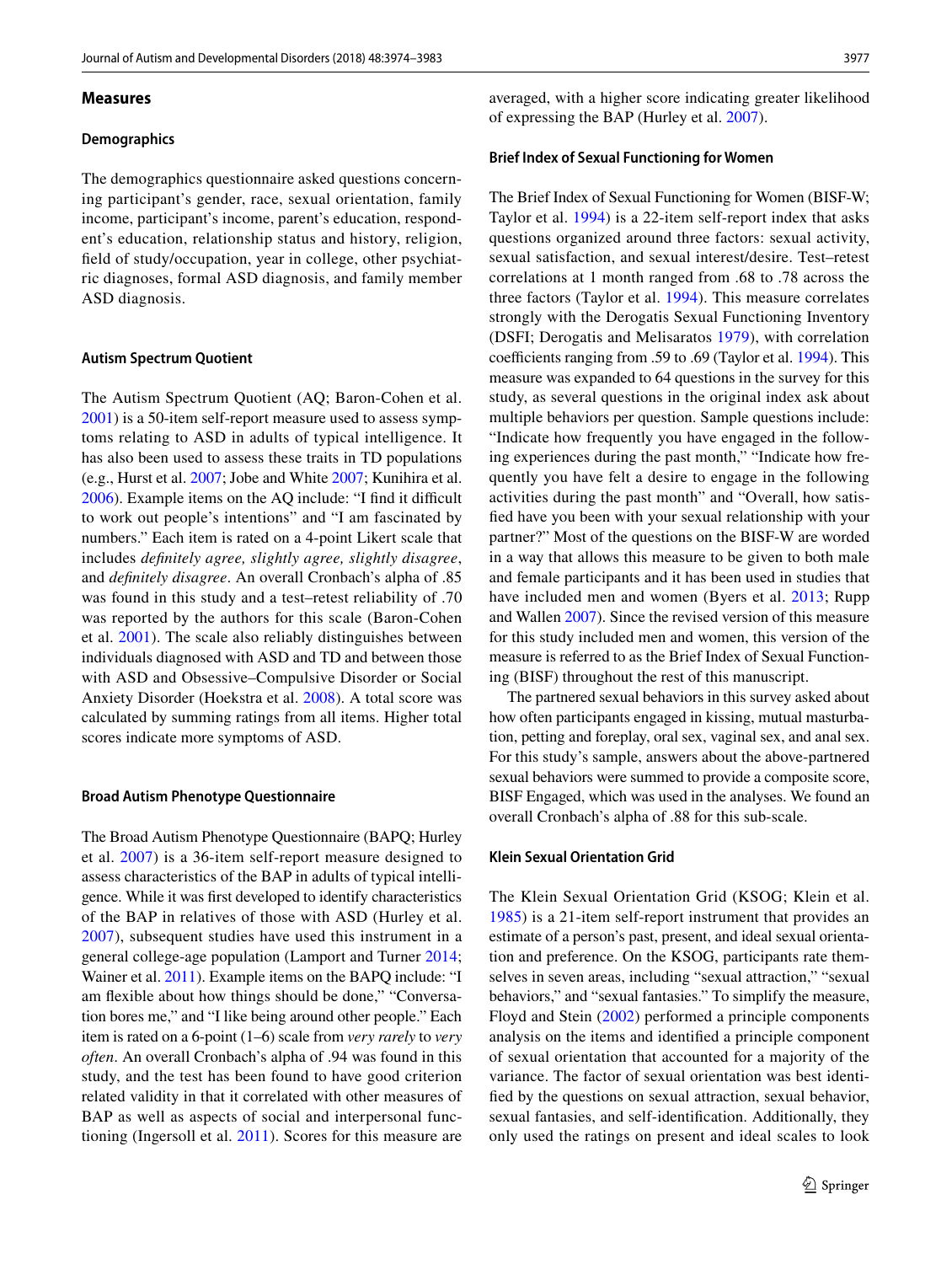at respondents' current thinking about their sexual orientation. Ratings are done on a seven-point scale ranging from 1 (*Heterosexual Only*) to 7 (*Homosexual Only*). For this study, a 0 point (*Asexual/No one*) option has been added, due to higher rates of asexuality among those with ASD (Gilmour et al. [2012](#page-9-5)). Scores consist of the average of the ratings for the eight questions (i.e., present and ideal ratings for sexual attraction, sexual behavior, sexual fantasies, and self-identification). Higher scores indicate more homosexual sexual preference. In this study's sample, Cronbach's alpha for the eight-question model was .96 and self-reported sexual orientation significantly correlated with sexual orientation as measured by the KSOG, *r*=.71.

# **Preliminary Analyses**

The data were examined for multicollinearity and outliers, which were both within normal limits. A Missing Values Analyses was performed to see what demographic variables were associated with missingness on the test variables. Multiple Imputation was performed for each of the four test measures (AQ, BAPQ, BISF, and KSOG) separately, with five imputations performed for each and correlates of missingness included in the imputation.



<span id="page-5-0"></span>**Fig. 1** The distribution of BAP traits (as measured by the BAPQ). The line labeled "3.15" indicates the cut-off for having higher-BAP, measured categorically

To support the assumption that BAP traits are normally and continuously distributed in a TD population, a histogram of that variable was created showing that that assumption is supported. Additionally, including the cut-off for higher-BAP shows that almost half of the sample (41.7%) could be considered to have higher-BAP, demonstrating sufficient variance in this trait to examine the hypotheses (see Fig. [1](#page-5-0)). In comparison, only 13.6% of participants scored in the clinical range for the AQ.

# **Primary Analyses**

We conducted two sets of hierarchical linear regressions where AQ (AQ Total) and BAPQ (BAPQ Total) served as the predictor variables and sexual orientation measured by the KSOG (KSOG Total) and partnered sexual behaviors measured by BISF Engaged served as the criterion variables. The demographic variables listed in the Data Screening section were used for each regression. Demographic variables that we had planned to include as covariates in the analysis were gender identity, race, religion, family income, participant's income, parent's education, respondent's education, participant's year in college, and other psychiatric diagnoses. Because about one-third of participants did not include their income or their family's income, we dropped this variable from final analyses to maximize usable sample size.

# **Results**

To test our first hypothesis, that engaging in partnered sexual behavior would be predicted by BAP traits after controlling for demographic variables, we performed a hierarchical linear regression. The demographic variables were entered in Step 1 and the AQ Total was entered in Step 2, and both sets of variables served as predictors for BISF Engaged. We found that AQ Total was not a significant predictor of BISF Engaged,  $\beta$  = 0.04,  $t$  = 0.48,  $p$  = .64 and did not make a significant change in the model,  $\Delta R^2$  = .001, *F* = 0.22, *p* = .64 (see Table [2](#page-5-1)). Similar results were found when the BAPQ Total was used instead of AQ Total in Step 2, with BAPQ Total not being a significant predictor of BISF Engaged, β=−0.11, *t*=−1.32, *p*=.19, Δ*R<sup>2</sup>*=.009, *F*=1.73, *p*=.19 (see Table [3\)](#page-6-0).

<span id="page-5-1"></span>**Table 2** Summary of hierarchal regression analyses for demographic variables and AQ predicting partnered sexual behaviors

| Predictors          | В    | SE B |      |      |          | $R^2$             | $\Delta R^2$      |
|---------------------|------|------|------|------|----------|-------------------|-------------------|
| Step 1 Demographics |      |      |      |      | $2.26**$ | .19               | $\qquad \qquad -$ |
| Step 2              |      |      |      |      | .022     | $\qquad \qquad -$ | .001              |
| AO                  | 0.02 | 0.04 | 0.04 | 0.48 |          |                   |                   |

*AQ* Autism Spectrum Quotient

 $N=171$ ; \* $p < .05$ ; \*\* $p < .01$ ; \*\*\* $p < .005$ . Only significant predictors are shown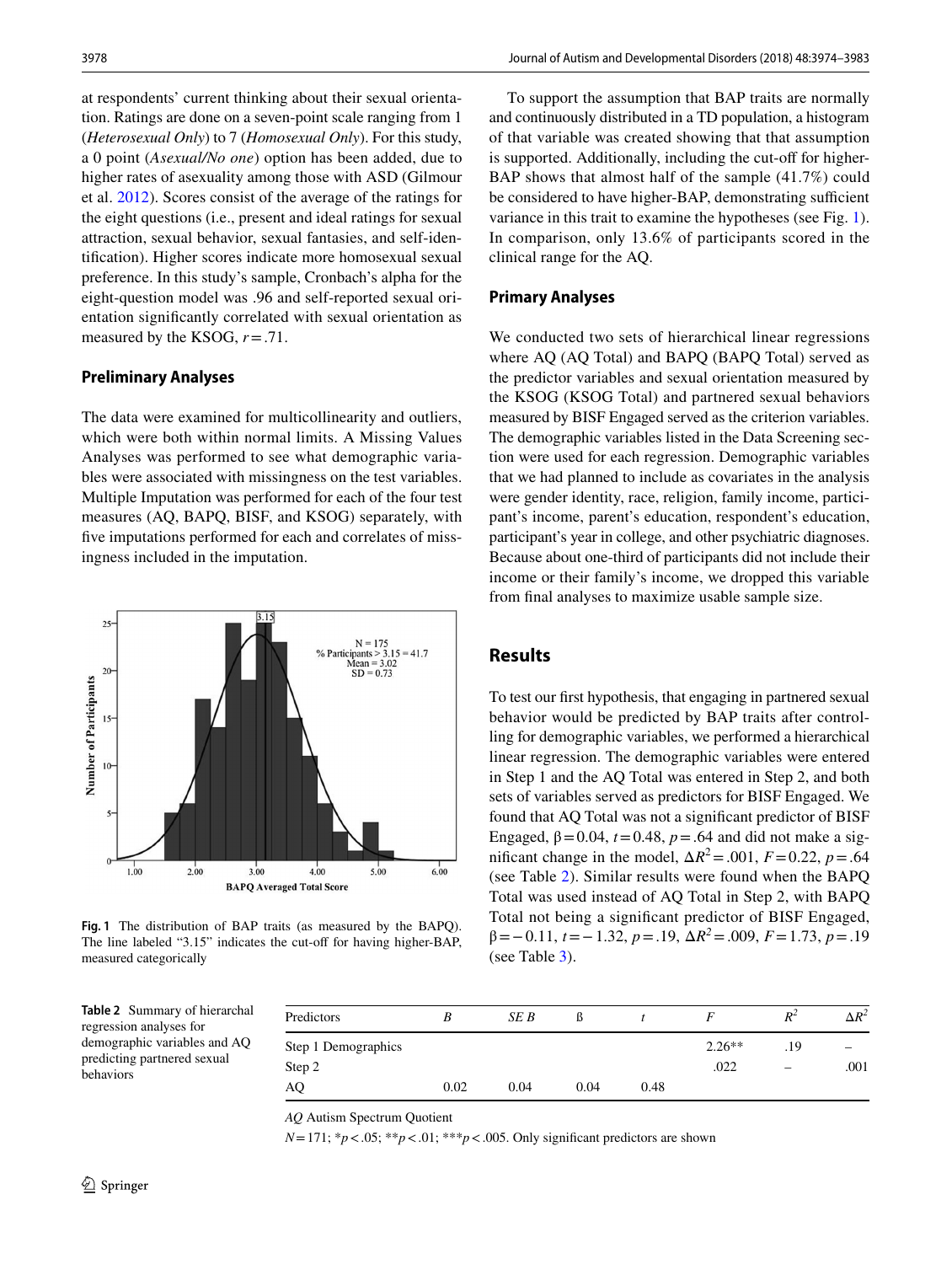To test our second hypothesis, that sexual orientation is predicted by BAP traits after controlling for demographic variables, we performed another hierarchical regression. The demographic variables were entered in Step 1, and the AQ Total was entered at Step 2, and both sets of variables served as predictors for KSOG Total. Again, AQ Total was not a significant predictor of KSOG Total, β=0.12, *t*=1.49,  $p = 0.14$ , and did not make a significant change in the model,  $\Delta R^2$  = .012, *F* = 2.22, *p* = .14 (see Table [4\)](#page-6-1). However, when BAPQ Total was entered in Step 2 instead of the AQ Total, BAPQ Total was found to be a significant predictor of KSOG Total,  $\beta$  = 0.22,  $t$  = 2.72,  $p$  = .007, and made a significant change in the model when demographic variables were held constant,  $\Delta R^2 = .04$ ,  $F = 7.41$ ,  $p = .007$  (see Table [5](#page-6-2)). Participants that endorsed more BAP traits also endorsed more same-sex attraction.

Due to findings in the literature that show gender as a moderator of the relationship between BAP traits and sexual orientation, we ran a separate hierarchical regression of demographic variables and BAPQ Total predicting sexual orientation on the KSOG for female and male participants, according to reported gender. For female participants, BAPQ Total was still a significant predictor of sexual orientation after controlling for the demographic variables,  $\beta = 0.23$ ,  $t = 2.40$ ,  $p = .018$ ,  $\Delta R^2 = .04$ ,  $F = 5.76$ ,  $p = .018$ . However, for male participants, BAPQ Total was not a significant predictor of sexual orientation,  $\beta = 0.18$ ,  $t = 1.07$ ,  $p = .299$ ,  $\Delta R^2 = .02, F = 1.15, p = .299.$ 

# **Discussion**

# **Primary Findings**

Findings in the current study further characterize individuals with higher levels of the BAP as resembling individuals with ASD in that individuals with higher levels of the BAP also report higher levels of same-sex attraction. Previous research has suggested that those with ASD were more likely than those with typical development to endorse a non-heterosexual sexual orientation and greater levels of same-sex attraction (Bejerot and Eriksson [2014;](#page-8-1) Byers et al. [2012](#page-9-17); Gilmour et al. [2012](#page-9-5)), and the current study suggests that this might also be similar for people with greater levels of the BAP; as levels of the BAP go up, the likelihood of same-sex attraction does as well.

The findings in this study build on those of Kunihara et al. ([2006\)](#page-9-2), Jobe and White ([2007\)](#page-9-1), Pollmann et al. ([2010](#page-9-14)), and Lamport and Turner ([2014](#page-9-13)) in examining the presentation of the BAP in a TD population, and the similarity of these presentations to those seen in ASD. Kuni-hara et al. [\(2006\)](#page-9-2) reported that anxiety, depression, and

| Predictors          |         | SE B |         |         |          | $R^2$                    | $\Delta R^2$             |
|---------------------|---------|------|---------|---------|----------|--------------------------|--------------------------|
| Step 1 Demographics |         |      |         |         | $2.21**$ | .19                      | $\overline{\phantom{m}}$ |
| Step 2              |         |      |         |         | 1.73     | $\overline{\phantom{0}}$ | .009                     |
| BAPO                | $-0.03$ | 0.03 | $-0.11$ | $-1.32$ |          |                          |                          |

*BAPQ* Broad Autism Phenotype Questionnaire

 $N=169$ ; \**p* < .05; \*\**p* < .01; \*\*\**p* < .005. Only significant predictors are shown

|                     |      | SE B |      |      |          | $R^2$                    |              |
|---------------------|------|------|------|------|----------|--------------------------|--------------|
| Predictors          |      |      |      |      |          |                          | $\Delta R^2$ |
| Step 1 Demographics |      |      |      |      | $2.70**$ | .23                      | -            |
| Step 2              |      |      |      |      | 2.22     | $\overline{\phantom{0}}$ | .012         |
| AQ                  | 0.01 | 0.01 | 0.12 | 1.49 |          |                          |              |

*AQ* Autism Spectrum Quotient

*N*=165,  $*p$ <.05;  $**p$ <.01;  $**p$ <.005. Only significant predictors are shown

| Predictors          | В    | SE B |      |          |          | $R^2$                    | $\Delta R^2$ |
|---------------------|------|------|------|----------|----------|--------------------------|--------------|
| Step 1 Demographics |      |      |      |          | $2.67**$ | .22                      | -            |
| Step 2              |      |      |      |          | $7.41**$ | $\overline{\phantom{a}}$ | .04          |
| <b>BAPO</b>         | 0.01 | 0.01 | 0.22 | $2.72**$ |          |                          |              |

*BAPQ* Broad Autism Phenotype Questionnaire

 $N=164$ ,  $* p < .05$ ;  $* p < .01$ ;  $* * p < .005$ . Only significant predictors are shown

<span id="page-6-2"></span>**Table 5** Summary of hierarchal regression analyses for demographic variables and BAPQ predicting sexual orientation

<span id="page-6-0"></span>**Table 3** Summary of hierarchal regression analyses for demographic variables and BAPQ predicting partnered

<span id="page-6-1"></span>**Table 4** Summary of hierarchal regression analyses for demographic variables and AQ predicting sexual orientation

sexual behaviors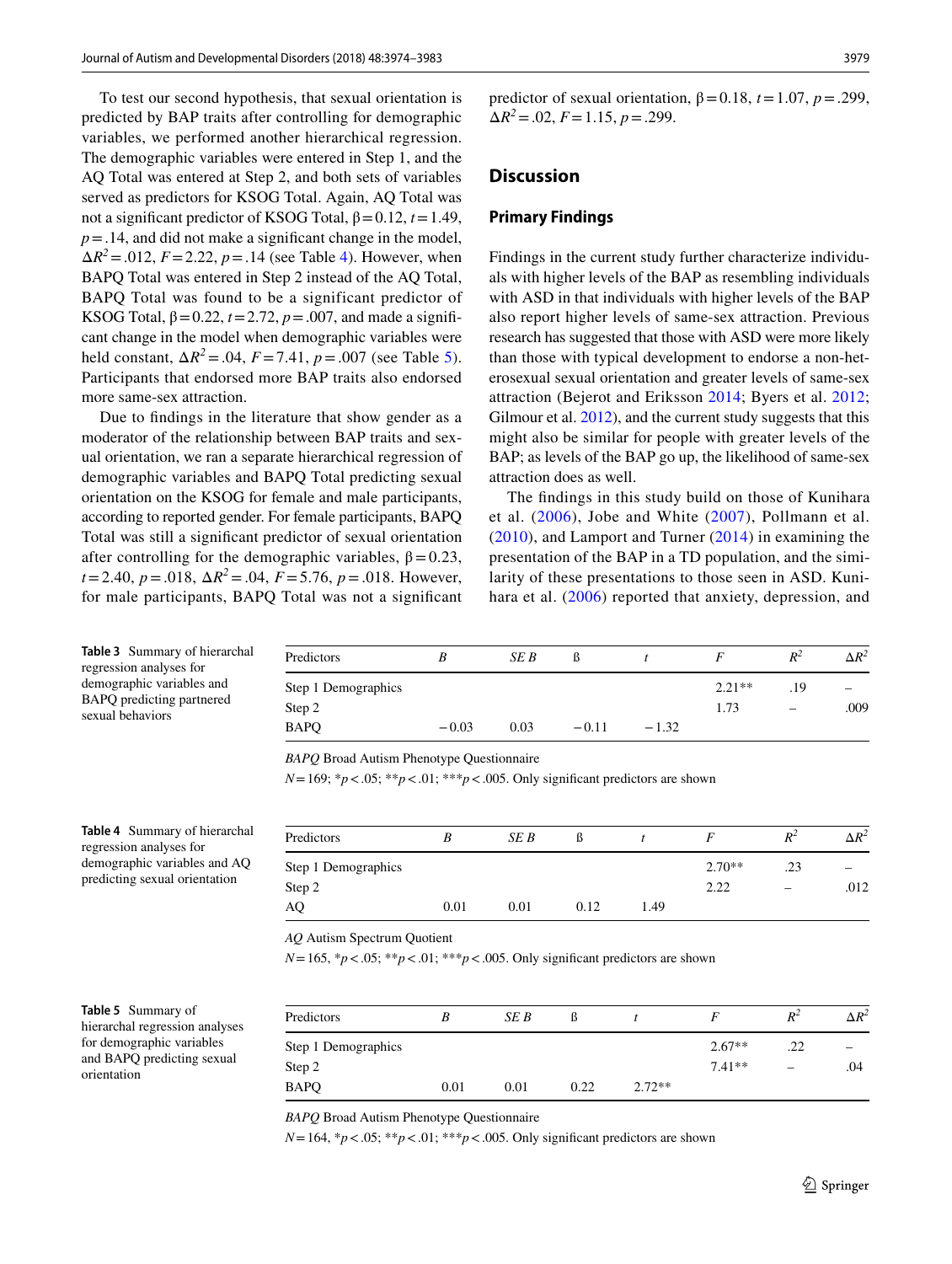peer victimization (bullying) were more likely to occur in young adults with greater levels of the BAP. Jobe and White [\(2007](#page-9-1)) reported that individuals with greater levels of the BAP were lonelier and had fewer and shorter friendships. Pollmann et al. ([2010\)](#page-9-14) examined BAP traits in married couples and found that husbands with greater levels of the BAP experienced increased dissatisfaction with responsiveness, intimacy, and trust in their relationships. Lamport and Turner ([2014\)](#page-9-13) found that young adults with greater levels of the BAP have lower levels of empathy and higher levels of attachment anxiety and avoidance. Our study further characterizes the group, that is, similar to individuals with ASD, individuals with higher levels of the BAP have higher levels of same-sex attraction.

Our findings also help characterize the prevalence of the BAP in young adults. While most studies use the AQ to measure the BAP, one other study demonstrated the prevalence of BAP among parents using the BAPQ. Sasson et al. [\(2013\)](#page-10-7) found BAP prevalence to be 14–23% among parents of children with ASD and 5–9% in parents of children with TD. In contrast, we found a BAP prevalence rate of 41.7% in our young adult sample. There are several potential factors that could influence this, including self-selection due to survey mechanism [the survey by Sasson et al. ([2013\)](#page-10-7) was given by mail and our study was administered online], age differences (the parent sample was 35–40 years of age, on average, and our study participants were believed to be between 18 and 30 years of age), an interaction between the two, or some other factor.

It is unknown why same-sex attraction is more common in people with ASD and greater levels of the BAP, although several explanations have been hypothesized. One explanation is that people with ASD have greater difficulty in finding suitable opposite-sex partners, but as noted above, the same study that stated this hypothesis found that the sexual interests of people with ASD were in line with their sexual behaviors (Gilmour et al. [2012](#page-9-5)). Another possible explanation for this relationship is a single underlying heritability factor for domains contributing to the BAP and ASD (Constantino and Todd [2007\)](#page-9-23) that could also contribute to factors influencing same-sex attraction. Just as the different traits of ASD are inherited together, the trait of increased same-sex attraction could be inherited along with ASD traits. An additional hypothesis is that people with ASD and greater levels of the BAP may also be less sensitive to social stigma regarding same-sex relationships, which might lead them to be more open to expressing their same-sex attraction. A final proposition has been posited by practitioners working with the ASD population: some individuals with ASD report that it is already difficult for them to understand other people in a social relationship. Therefore, in an intimate/romantic relationship, they may prefer to be in a relationship with individuals who are more like them (i.e., the same gender) because they are easier to understand.

Although we hypothesized that both the AQ and the BAPQ would predict sexual orientation, only the BAPQ was a significant predictor. There are several possible reasons for this finding. The first is that the BAPQ was specifically designed to measure BAP traits in TD individuals (Ingersoll et al. [2011\)](#page-9-26), whereas the AQ was designed to be used with ASD individuals (Baron-Cohen et al. [2001](#page-8-3)) even though it has been used in a TD population (e.g., Hurst et al. [2007](#page-9-11); Jobe and White [2007\)](#page-9-1). This study only looked at TD individuals, which is perhaps why the BAPQ and not the AQ was a significant predictor. Additionally, the factor structure of the AQ has been found to vary, while that of the BAPQ is fairly consistent (Ingersoll et al. [2011](#page-9-26)). Having a more consistent factor structure may make the BAPQ a more reliable measure of BAP traits.

The relationship between BAP traits on the BAPQ and sexual orientation on the KSOG was mediated by gender. This mirrors findings in the literature, which shows that women with ASD have more same-sex attraction, but men do not (Gilmour et al. [2012\)](#page-9-5). However, these findings might also be due to the smaller number of male participants enrolled in the study compared to female participants, especially as the effect size of  $\beta$  = 0.18 indicates a small effect, and is close the  $\beta$  = 0.23 effect size for the female participants. It is possible a significant result would have been found with an increased sample size.

Our hypothesis that the AQ and the BAPQ would predict partnered sexual behaviors was not supported. This hypothesis was based on study findings that individuals with higher levels of the BAP suffered more difficulties with interpersonal relationships, similar to those with ASD (Jobe and White [2007](#page-9-1); Kunihira et al. [2006](#page-9-2); Lamport and Turner [2014](#page-9-13)). Based on the previous findings, we hypothesized that individuals with higher levels of the BAP might participate in less partnered sexual behavior. However, it is possible that the social impairments in those with higher levels of the BAP are not debilitating enough to have a significant effect on their partnered sexual behaviors. It is also possible that different levels of social competence are required for sustaining a friendship or a romantic relationship and engaging in a one-off sexual encounter. People with higher levels of the BAP may struggle with sustaining friendships and romantic relationships, but may still engage in sexual relationships.

# **Clinical Implications**

The findings of this study suggest further clinical implications and highlight new directions for interventions. Since members of the LGBT population have higher levels of stress and are more likely to be diagnosed with a psychiatric disorder (Meyer [2003](#page-9-30)), people on the ASD spectrum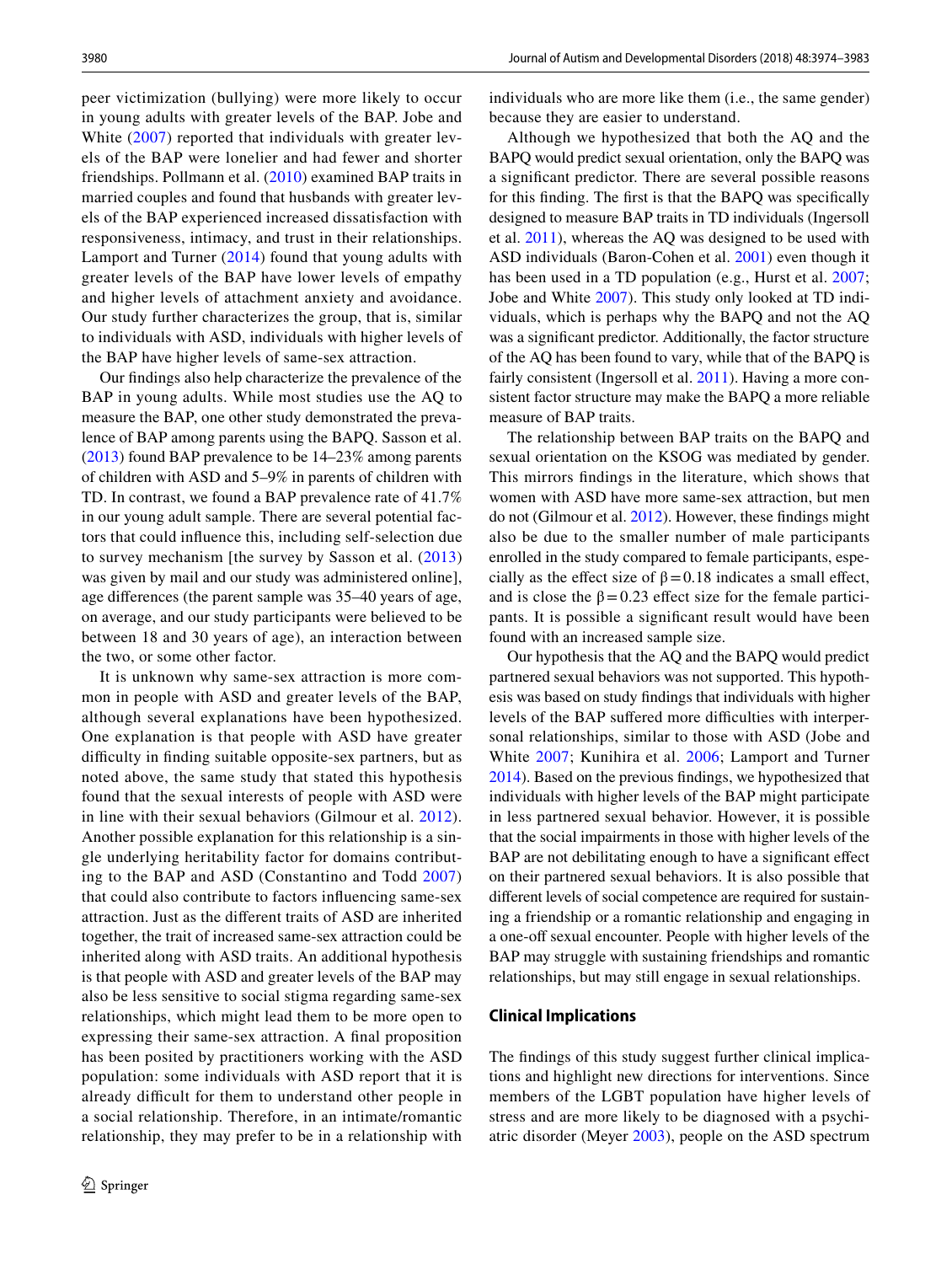or with higher BAP who identify as LGBT have additional stressors in addition to the stressors associated with ASD characteristics. Being aware of the increased vulnerability of the combined LGBT/ASD-and-higher-BAP population can help providers that interact with this population better treat their unique mental health needs. Additionally, given the higher prevalence of same-sex attraction in the ASD and higher-BAP populations, social skills interventions targeted towards these groups might include lessons on navigating same-sex relationships. Furthermore, those with higher levels of the BAP are not generally the target of social skills groups or other types of interventions even though studies show that they have some of the same deficits in this area as those with ASD (e.g., Jobe and White [2007](#page-9-1); Kunihira et al. [2006](#page-9-2)). More research is needed on what interventions may be appropriate in the higher-BAP population given that BAP symptoms often do not severely impair functioning enough to come to clinical attention.

# **Limitations**

A major limitation of this study was the large number of cases that had to be dropped from analyses due to missing data. The survey had both measures of BAP traits sequentially at the beginning and took between 45 min and an hour to complete, which likely led some individuals to drop out before they completed the survey. Due to lack of data from these individuals, it is unknown in what ways survey respondents in this group may differ from the final analyzed sample. Additionally, we were unable to analyze data pertaining to income level, which could have further characterized our sample. Another limitation to this study is that the measure used for partnered sexual behaviors was adapted from a larger measure and had not been validated for use on its own. It is possible that this was the reason that we did not find the hypothesized relationship with ASD trait variables. Further research for developing a measure of partnered sexual behavior is needed. An additional limitation is that a question asking about age was accidentally not included in the online survey. Age could have been a moderating variable for engaging in partnered sexual behaviors: older people are more likely to have a partner (Wang and Parker [2014\)](#page-10-8) and may therefore be more likely to engage in partnered sexual behavior on a regular basis. This study also has limited generalizability outside the college population as 83% of the sample reported being in college. However, we did not recruit outside of the college demographic, therefore this limitation was anticipated at the outset of the study. Our study was also limited by having a majority female participants. We were not able to obtain a large enough sample size of male participants to determine if there is a relationship between BAP and sexual orientation with males as well as with females.

# **Future Directions**

Due to the scarcity of literature on TD individuals with higher levels of the BAP, future research with this population might especially focus on romantic partners and sexual orientation. Individuals with higher levels of the BAP suffer from many of the same difficulties of those with ASD (Jobe and White [2007;](#page-9-1) Kunihira et al. [2006](#page-9-2); Lamport and Turner [2014](#page-9-13)), yet they are not a population that is often targeted for intervention. Future studies might also investigate the feasibility of screening for higher levels of the BAP in a treatment-seeking population and educating treatment providers on the difficulties that this population is more likely to face. Another promising direction for future investigation could involve designing group interventions that teach interpersonal interaction skills to people with higher levels of the BAP, and testing for beneficial effects of these interventions. Finally, as the BAP and sexuality is such a new area of research, it may benefit from qualitative research, such as interviewing individuals who have greater levels of the BAP about their experiences with romantic partners and their sexuality. This research could help elucidate the possible causes for increased same-sex attraction among people with greater levels of the BAP and ASD and guide hypotheses for further empirical research.

**Acknowledgments** This study was performed in partial fulfillment of the requirements for a Master's Thesis for LRQ, who wishes to acknowledge the members of her committee. Data from this research was also presented as a poster at the International Meeting for Autism Research in San Francisco, CA on May 11th, 2017.

**Author Contributions** LRQ conceived of the study idea and design, collected and analyzed the data, and drafted the manuscript. KH participated in the design and coordination of the study. JFP participated in the study design and data analysis for the study. All authors read and approved the final manuscript.

# **References**

- <span id="page-8-0"></span>American Psychiatric Association. (2013). *Diagnostic and statistical manual of mental disorders (5th edn. DSM-5)*. Arlington, VA: American Psychiatric Publishing.
- <span id="page-8-2"></span>Bailey, A., Palferman, S., Heavey, L., & Le Couteur, A. (1998). Autism: The phenotype in relatives. *Journal of Autism and Developmental Disorders, 28*(5), 369–392. [https://doi.org/10.1023/A:10260](https://doi.org/10.1023/A:1026048320785) [48320785](https://doi.org/10.1023/A:1026048320785).
- <span id="page-8-3"></span>Baron-Cohen, S., Wheelwright, S., Skinner, R., Martin, J., & Clubley, E. (2001). The autism-spectrum quotient (AQ): Evidence from Asperger syndrome/high-functioning autism, males and females, scientists and mathematicians. *Journal of Autism and Developmental Disorders, 31*(1), 5–17.
- <span id="page-8-1"></span>Bejerot, S., & Eriksson, J. M. (2014). Sexuality and gender role in autism spectrum disorder: A case control study. *PLoS ONE, 9*(1), 1–9.<https://doi.org/10.1371/journal.pone.0087961>.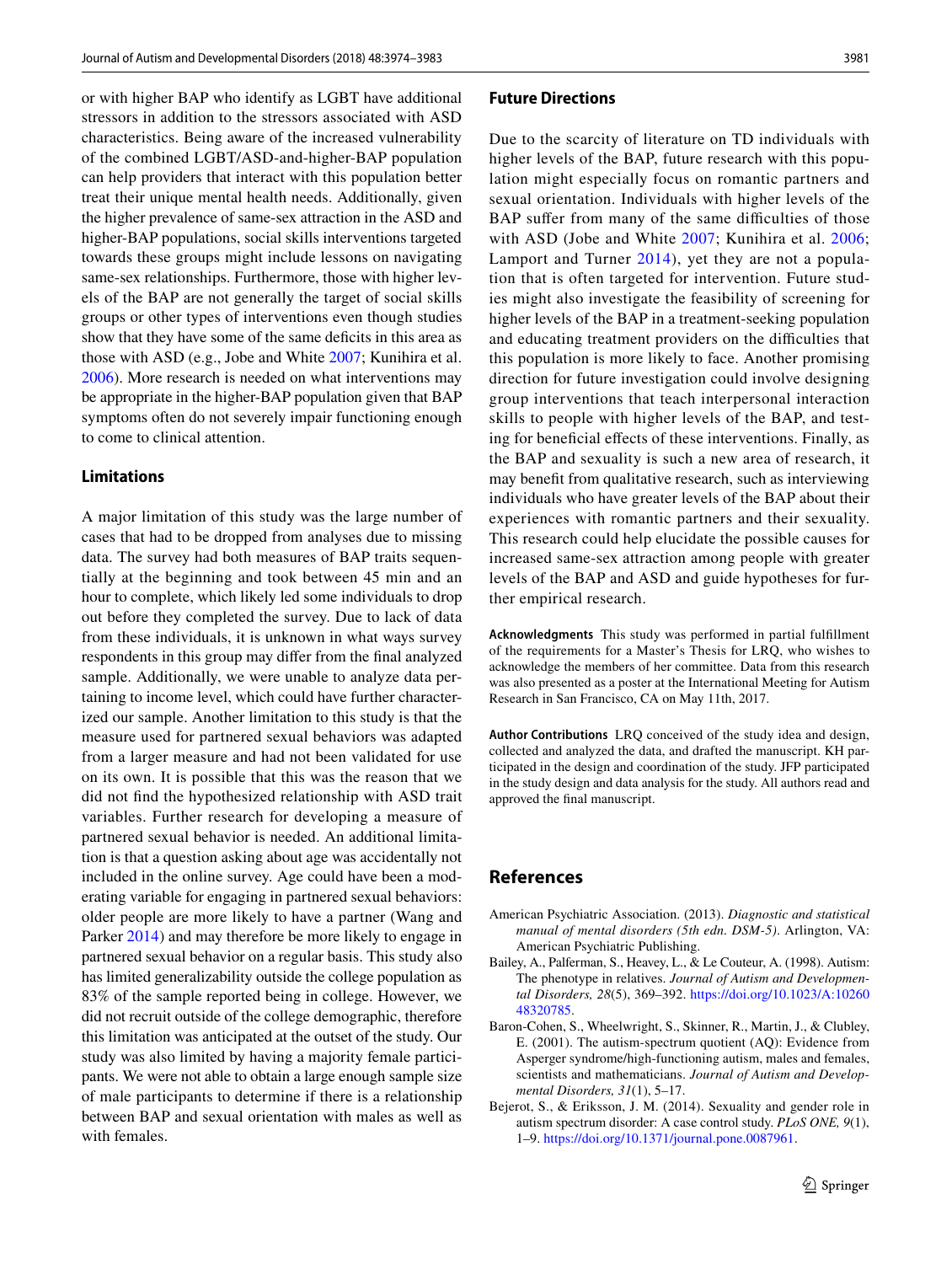- <span id="page-9-0"></span>Best, C. S., Moffat, V. J., Power, M. J., Owens, D. G. C., & Johnstone, E. C. (2008). The boundaries of the cognitive phenotype of autism: Theory of mind, central coherence and ambiguous figure perception in young people with autistic traits. *Journal of Autism and Developmental Disorders, 38*(5), 840–847. [https](https://doi.org/10.1007/s10803-007-0451-8) [://doi.org/10.1007/s10803-007-0451-8.](https://doi.org/10.1007/s10803-007-0451-8)
- <span id="page-9-4"></span>Byers, E. S., Nichols, S., & Voyer, S. D. (2013). Challenging stereotypes: Sexual functioning of single adults with high functioning autism spectrum disorder. *Journal of Autism and Developmental Disorders, 43*(11), 2617–2627. [https://doi.org/10.1007/s1080](https://doi.org/10.1007/s10803-013-1813-z) [3-013-1813-z](https://doi.org/10.1007/s10803-013-1813-z).
- <span id="page-9-17"></span>Byers, E. S., Nichols, S., Voyer, S. D., & Reilly, G. (2012). Sexual well-being of a community sample of high-functioning adults on the autism spectrum who have been in a romantic relationship. *Autism, 17*(4), 418–433. [https://doi.org/10.1177/13623](https://doi.org/10.1177/1362361311431950) [61311431950.](https://doi.org/10.1177/1362361311431950)
- <span id="page-9-18"></span>Carrington, S., Templeton, E., & Papinczak, T. (2003). Adolescents with Asperger syndrome and perceptions of friendship. *Focus on Autism and Other Developmental Disabilities, 18*(4), 211–218.
- <span id="page-9-23"></span>Constantino, J. N., & Todd, R. D. (2007). Autistic traits in the general population. *Archives of General Psychiatry, 60*(5), 524–530. [https](https://doi.org/10.1001/archpsyc.60.5.524) [://doi.org/10.1001/archpsyc.60.5.524.](https://doi.org/10.1001/archpsyc.60.5.524)
- <span id="page-9-15"></span>Cox, A., Kohls, G., Naples, A. J., Mukerji, C. E., Coffman, M. C., Rutherford, H. J. V., … McPartland, J. C. (2015). Diminished social reward anticipation in the broad autism phenotype as revealed by event-related brain potentials. *Social Cognitive and Affective Neuroscience, 10*(10), 1357–1364. [https://doi.](https://doi.org/10.1093/scan/nsv024) [org/10.1093/scan/nsv024.](https://doi.org/10.1093/scan/nsv024)
- <span id="page-9-27"></span>Derogatis, L. R., & Melisaratos, N. (1979). The DSFI: A multidimensional measure of sexual functioning. *Journal of Sex and Marital Therapy, 5*(1), 244–281.
- <span id="page-9-16"></span>DeWinter, J., De Graaf, H., & Begeer, S. (2017). Sexual orientation, gender identity, and romantic relationships in adolescents and adults with autism spectrum disorder. *Journal of Autism and Developmental Disorders, 47*(9), 2927–2934. [https://doi.](https://doi.org/10.1007/s10803-017-3199-9) [org/10.1007/s10803-017-3199-9.](https://doi.org/10.1007/s10803-017-3199-9)
- <span id="page-9-29"></span>Floyd, F. J., & Stein, T. S. (2002). Sexual orientation identity formation among gay, lesbian, and bisexual youths: Multiple patterns of milestone experiences. *Journal of Research on Adolescence, 12*(2), 167–191.<https://doi.org/10.1111/1532-7795.00030>.
- <span id="page-9-22"></span>George, R., & Stokes, M. A. (2018). Sexual orientation in autism spectrum disorder. *Autism Research, 11*(1), 133–141.
- <span id="page-9-5"></span>Gilmour, L., Schalomon, P. M., & Smith, V. (2012). Sexuality in a community based sample of adults with autism spectrum disorder. *Research in Autism Spectrum Disorders, 6*(1), 313–318. [https://](https://doi.org/10.1016/j.rasd.2011.06.003) [doi.org/10.1016/j.rasd.2011.06.003](https://doi.org/10.1016/j.rasd.2011.06.003).
- <span id="page-9-20"></span>Gonsiorek, J. C., Sell, R. L., & Weinrich, J. D. (1995). Definition and measurement of sexual orientation. *Suicide and Life-Threatening Behavior, 25*(Suppl 1), 40–51.
- <span id="page-9-24"></span>Hoekstra, R. A., Bartels, M., Cath, D. C., & Boomsma, D. I. (2008). Factor structure, reliability and criterion validity of the autismspectrum quotient (AQ): A study in Dutch population and patient groups. *Journal of Autism and Developmental Disorders, 38*(8), 1555–1566. [https://doi.org/10.1007/s10803-008-0538-x.](https://doi.org/10.1007/s10803-008-0538-x)
- <span id="page-9-7"></span>Hoekstra, R. A., Bartels, M., Verweij, C. J. H., & Boomsma, D. I. (2007). Heritability of autistic traits in the general population. *Archives of Pediatrics & Adolescent Medicine, 161*(4), 372–377. <https://doi.org/10.1001/archpedi.161.4.372>.
- <span id="page-9-19"></span>Howlin, P., Mawhood, L., & Rutter, M. (2000). Autism and developmental receptive language disorder-a follow-up comparison in early adult life. II: Social, behavioural, and psychiatric outcomes. *Journal of Child Psychology and Psychiatry, and Allied Disciplines, 41*(5), 561–578.<https://doi.org/10.1111/1469-7610.00643>.
- <span id="page-9-25"></span>Hurley, R. S. E., Losh, M., Parlier, M., Reznick, J. S., & Piven, J. (2007). The Broad Autism Phenotype Questionnaire. *Journal of*

 $\circled{2}$  Springer

*Autism and Developmental Disorders, 37*(9), 1679–1690. [https](https://doi.org/10.1007/s10803-006-0299-3) [://doi.org/10.1007/s10803-006-0299-3.](https://doi.org/10.1007/s10803-006-0299-3)

- <span id="page-9-11"></span>Hurst, R. M., Mitchell, J. T., Kimbrel, N. A., Kwapil, T. K., & Nelson-Gray, R. O. (2007). Examination of the reliability and factor structure of the Autism Spectrum Quotient (AQ) in a nonclinical sample. *Personality and Individual Differences, 43*(7), 1938–1949.<https://doi.org/10.1016/j.paid.2007.06.012>.
- <span id="page-9-26"></span>Ingersoll, B., Hopwood, C. J., Wainer, A., & Brent Donnellan, M. (2011). A comparison of three self-report measures of the broader autism phenotype in a non-clinical sample. *Journal of Autism and Developmental Disorders, 41*(12), 1646–1657. [https](https://doi.org/10.1007/s10803-011-1192-2) [://doi.org/10.1007/s10803-011-1192-2.](https://doi.org/10.1007/s10803-011-1192-2)
- <span id="page-9-1"></span>Jobe, L. E., & White, S. W. (2007). Loneliness, social relationships, and a broader autism phenotype in college students. *Personality and Individual Differences, 42*(8), 1479–1489. [https://doi.](https://doi.org/10.1016/j.paid.2006.10.021) [org/10.1016/j.paid.2006.10.021](https://doi.org/10.1016/j.paid.2006.10.021).
- <span id="page-9-28"></span>Klein, F., Sepekoff, B., & Wolf, T. (1985). Sexual orientation: A multivariable dynamic process. *Journal of Homosexuality, 11*(1–2), 35–49.
- <span id="page-9-2"></span>Kunihira, Y., Senju, A., Dairoku, H., Wakabayashi, A., & Hasegawa, T. (2006). "Autistic" traits in non-autistic Japanese populations: Relationships with personality traits and cognitive ability. *Journal of Autism and Developmental Disorders, 36*(4), 553–566. <https://doi.org/10.1007/s10803-006-0094-1>.
- <span id="page-9-13"></span>Lamport, D., & Turner, L. A. (2014). Romantic attachment, empathy, and the broader autism phenotype among college students. *The Journal of Genetic Psychology, 175*(3), 202–213. [https://doi.](https://doi.org/10.1080/00221325.2013.856838) [org/10.1080/00221325.2013.856838.](https://doi.org/10.1080/00221325.2013.856838)
- <span id="page-9-6"></span>Mehzabin, P., & Stokes, M. A. (2011). Self-assessed sexuality in young adults with high-functioning autism. *Research in Autism Spectrum Disorders, 5*(1), 614–621. [https://doi.org/10.1016/j.](https://doi.org/10.1016/j.rasd.2010.07.006) [rasd.2010.07.006.](https://doi.org/10.1016/j.rasd.2010.07.006)
- <span id="page-9-30"></span>Meyer, I. H. (2003). Prejudice, social stress, and mental health in lesbian, gay, and bisexual populations: Conceptual issues and research evidence. *Psychological Bulletin, 129*(5), 674–697. <https://doi.org/10.1037/0033-2909.129.5.674>.
- <span id="page-9-3"></span>Palmer, C. J., Paton, B., Enticott, P. G., & Hohwy, J. (2014). "Subtypes" in the presentation of autistic traits in the general adult population. *Journal of Autism and Developmental Disorders, 45*(3), 1291–1301.<https://doi.org/10.1007/s10803-014-2289-1>.
- <span id="page-9-21"></span>Pecora, L. A., Mesibov, G. B., & Stokes, M. A. (2016). Sexuality in high-functioning autism: A systematic review and meta-analysis. *Journal of Autism and Developmental Disorders, 46*(11), 3519–3556.<https://doi.org/10.1007/s10803-016-2892-4>.
- <span id="page-9-12"></span>Pisula, E., Kawa, R., Danielewicz, D., & Pisula, W. (2015). The relationship between temperament and autistic traits in a nonclinical students sample. *PLoS ONE, 10*(4), e0124364. [https://](https://doi.org/10.1371/journal.pone.0124364) [doi.org/10.1371/journal.pone.0124364](https://doi.org/10.1371/journal.pone.0124364).
- <span id="page-9-9"></span>Piven, J., & Palmer, P. (1997). Cognitive deficits in parents from multiple-incidence autism families. *The Journal of Child Psychology and Psychiatry, 38*(8), 1011–1021. [https://doi.](https://doi.org/10.1111/j.1469-7610.1997.tb01618.x) [org/10.1111/j.1469-7610.1997.tb01618.x.](https://doi.org/10.1111/j.1469-7610.1997.tb01618.x)
- <span id="page-9-8"></span>Piven, J., Palmer, P., Jacobi, D., Childress, D., & Arndt, S. (1997a). Broader autism phenotype: Evidence from a family history study of multiple-incidence autism families. *The American Journal of Psychiatry, 154*, 185–190. [https://doi.org/10.1176/](https://doi.org/10.1176/ajp.154.2.185) [ajp.154.2.185.](https://doi.org/10.1176/ajp.154.2.185)
- <span id="page-9-10"></span>Piven, J., Palmer, P., Landa, R., Santangelo, S., Jacobi, D., & Childress, D. (1997b). Personality and language characteristics in parents from multiple-incidence autism families. *American Journal of Medical Genetics: Neuropsychiatric Genetics, 74*, 398–411.
- <span id="page-9-14"></span>Pollmann, M. M. H., Finkenauer, C., & Begeer, S. (2010). Mediators of the link between autistic traits and relationship satisfaction in a non-clinical sample. *Journal of Autism and Developmental Disorders, 40*(4), 470–478.<https://doi.org/10.1007/s10803-009-0888-z>.